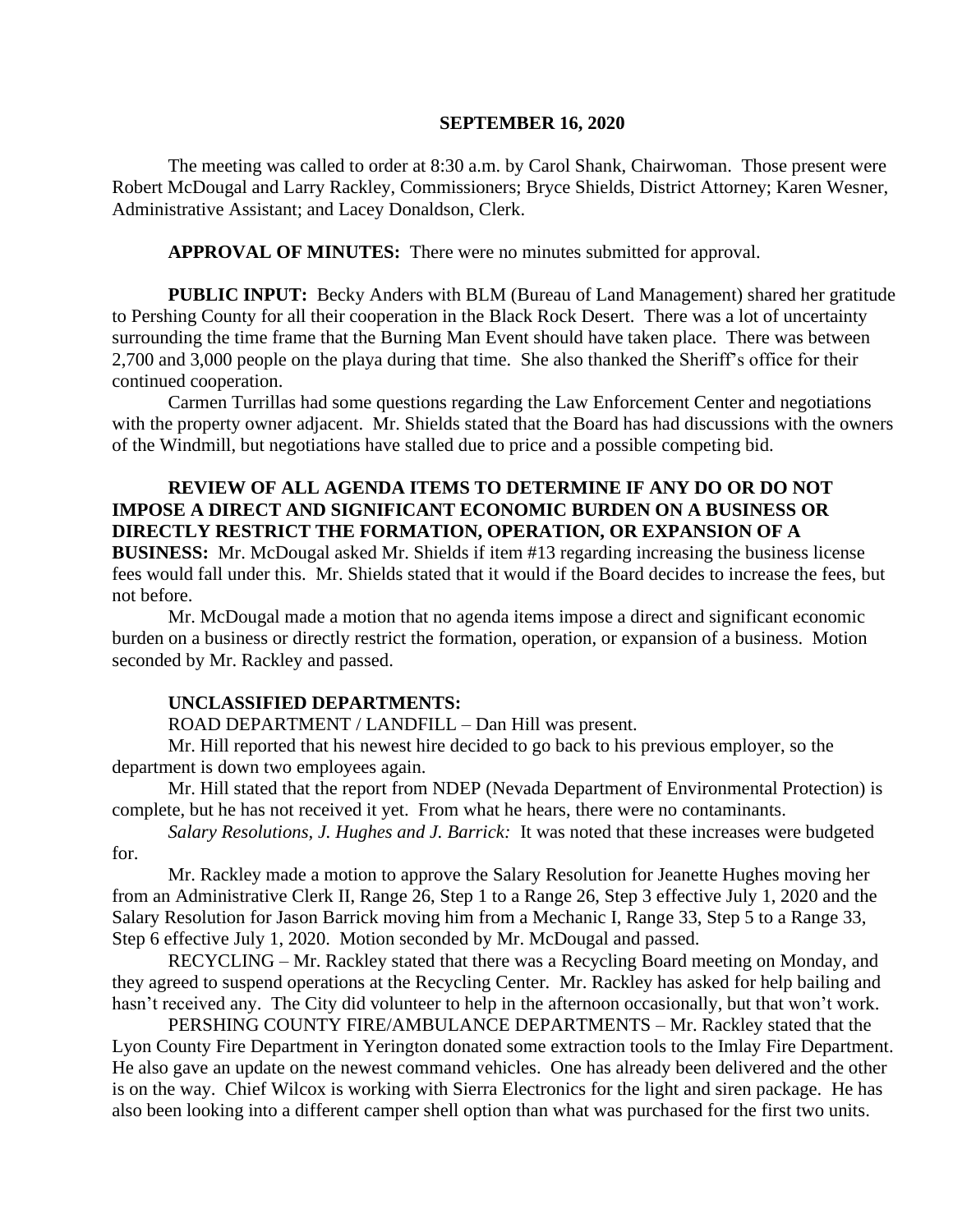Sean Burke submitted a written report for the Grass Valley Fire Department. The Burn Ban is still in effect due to the very hot and dry weather. They are still waiting for the repairs on the water tender to be finished by the Road Department. They are waiting on parts. In the meantime, Mr. Hill did make a water truck available in case it is needed.

PERSHING COUNTY EMERGENCY OPERATIONS MANAGER / LEPC – Mr. Burke submitted a written report, which Mr. Rackley read. Mr. Burke continues to participate in the State COVID calls and is tracking local numbers. Pershing County remains in "Green" status, with no additional requirements. He is working on purchasing the items approved through the CARES Funding and several things are already on order.

BUILDINGS AND GROUNDS – John Handka was present.

Mr. Handka reported that he met with two contractors to put some bids together for the Imlay Rental House. There is a pretty significant price difference between the two, so Mr. Handka is looking for a third contractor to provide a quote. Mr. Handka also met with Fast Glass about installing a glass barrier, similar to a bank teller window, at the Senior Center where the food trays come out. The approximate cost is \$650.00. Mr. Handka also reported that the crew trimmed the evergreen bushes at the Administration Building and cleaned up garbage. They also cleaned up weeds at the cemeteries.

Mrs. Shank asked if the dead trees have been removed at the Administration Building. Mr. Handka stated that they were taken out almost two weeks ago. Mr. McDougal suggested putting in some type of shrub to replace the dead trees. Mrs. Shank also suggested barrels with flowers.

Mr. Handka stated that he has been having issues with the DVR for the cameras at the Community Center. He has been trying to troubleshoot all week, but they think it has run its course. The cost to replace it will be less than \$5,000.

Regarding the Airport, Mr. Handka spoke with Epic Fuel, who is our current fuel supplier, about a service agreement for our system. They did look at our system and recommended a few parts be replaced, but didn't think there was anything wrong with it.

Mr. Rackley also added that Sean Burke has asked that the dead trees be removed at the Grass Valley Community Center.

SAFETY/CHN/CEMETERY – Cheryl Burke was present.

Ms. Burke stated that the online COVID classes have been completed by all departments. She is working with POOL/PACT for the first aide/CPR re-certifications. The classroom training will be done through a ZOOM meeting and then they will do a hands-on training for the actual certification. Ms. Burke has distributed the updated safety posters. There will be a Flu Pod on Tuesday, September 22<sup>nd</sup>, from 3-7 p.m. at the Community Center. Ms. Haas stated that she is still waiting to receive the vaccines.

IT DEPARTMENT – Justin Abbott was present.

Mr. Abbott stated that he continues to do Office 365 training. An email was sent to all Department Heads on Monday notifying them that we would be cutting over this Friday evening. Mr. Abbott wanted it to be clear that he is not taking away access to the old ".net" server, but will be redirecting mail away from it to the new ".gov" server. Mr. Abbott is also still working on the network upgrade project, the Windows 10 upgrade, and getting video equipment for various county sites.

COOPERATIVE EXTENSION/4-H – Colby Burke was present.

Mrs. Burke gave the Board the 4-H Newsletter. When she started with 4-H at the end of June, there were 40 members and by the end of this month she will have 75. She also spoke about the new clubs that will be starting. Mrs. Burke has been working on some events for October, including a scavenger hunt.

Although it won't be sponsored by 4-H, Mrs. Burke also wanted the Board to know that there will be a barbeque at Crazy Corners on October 17<sup>th</sup> and all the money raised will be donated to 4-H.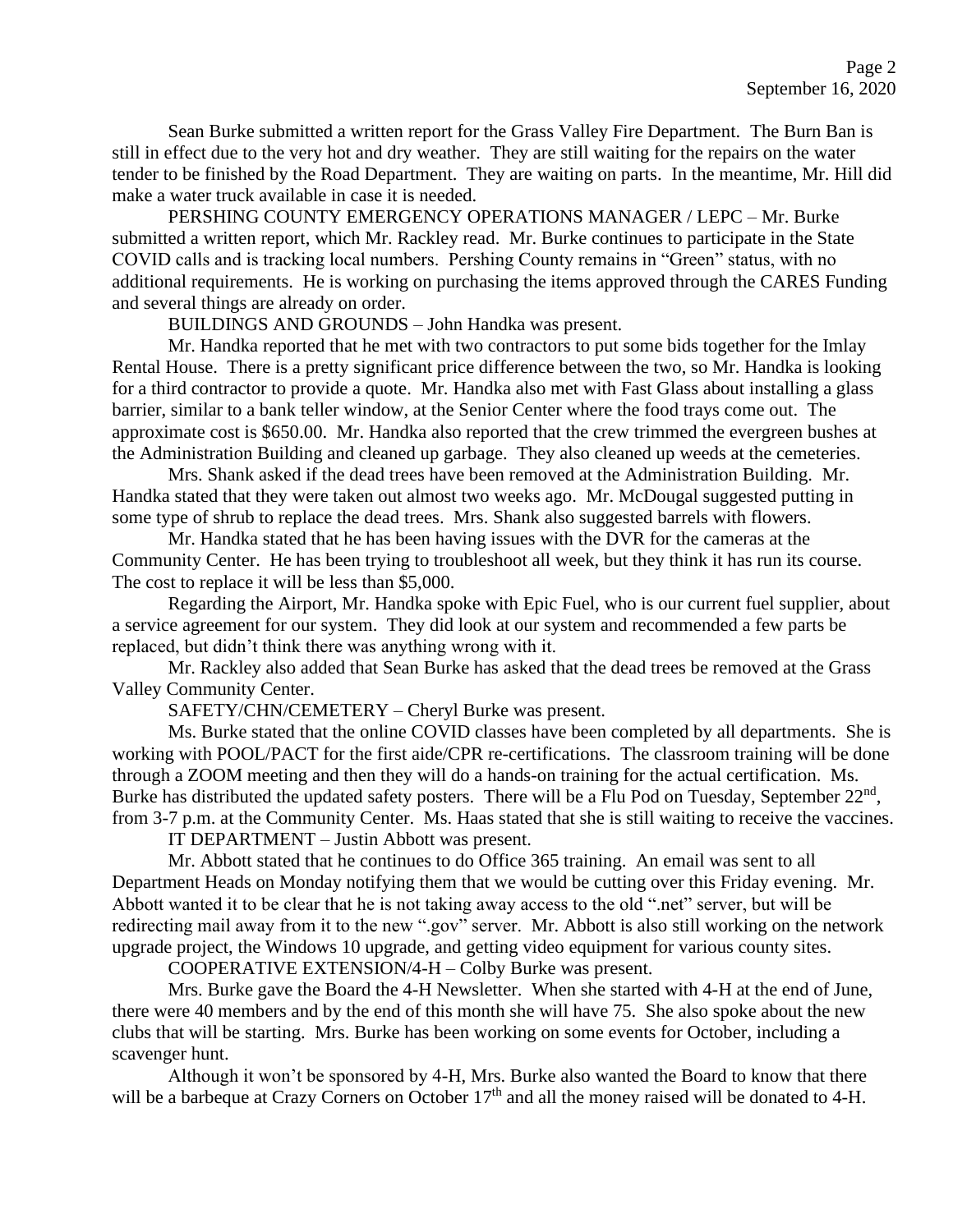The Burke, Burrows, and Meyers families are spearheading the event with donations from US Silica and Ledcor.

Mrs. Burke also reported that there will be a Community Club, which will provide civic engagement, in Imlay, with 11 members.

## **ELECTED DEPARTMENTS:**

LACEY DONALDSON, CLERK-TREASURER – Mrs. Donaldson reported that she has been busy with election prep. The Sample Ballots should go in the mail this Friday. Mrs. Donaldson also reported that Pershing County was selected by the Secretary of State's office to participate in a Risk Limiting Audit Pilot Program, which will take place after the election. This currently requires a phone conference every Monday. Mrs. Donaldson stated that this week should have been the annual County Fiscal Officers Association Conference in Yerington. The business meeting requirements are being met using Zoom and Microsoft Team meetings. Mrs. Donaldson also noted that she is still waiting on Devnet for the corrections module.

*Salary Resolution, S. Renfroe:* Mr. McDougal made a motion to approve the Salary Resolution for Sarah Renfroe moving her from an Administrative Clerk I, Range 23, Step 1, to an Administrative Clerk II, Range 26, Step 1 effective September 30, 2020. Motion seconded by Mr. Rackley and passed.

RENE CHILDS, RECORDER-AUDITOR – *Approval of Revised Capital Improvement Projects for FY2020-21:* Mrs. Childs stated that the Capital Improvement Committee met on August 30<sup>th</sup>. She gave the Board the revised Capital Project list. Mr. Rackley stated that the same amount for the Rye Patch Fire Department expansion is in for next year, but we received a bid, and no one even asked what amount to put in. Mrs. Childs stated that we aren't really concerned with next year's projects right now. We had to move projects from this year to accommodate the budget cuts.

Mr. Rackley also asked about the new stove for the Community Center and asked if it was ok to start the process of purchasing one. Mr. McDougal will speak to Mrs. McKay and Mr. Handka about obtaining a quote. There was also discussion about the rental house in Imlay, with \$50,000 budgeted for this year. Mr. McDougal asked about the flooring replacement for the Courthouse and Admin Building that is in next year's budget. Mrs. Childs stated that this item is one that keeps being pushed off. She also noted that the Recorder's office is the only office that has new flooring. The tile in the foyer is starting to come loose and the carpet in the other offices looks terrible. Mrs. Childs stated that they are having problems with their new carpet as well, due to the cement floors. Mr. McDougal thought the flooring in the Courthouse had been completed. Mrs. Shank stated that the floors were only done in the Round Room and nothing was done in the hallways.

Mr. McDougal made a motion to approve the revised Capital Improvement Project / Building Fund List as submitted. Motion seconded by Mr. Rackley and passed.

LAUREEN BASSO-CERINI, ASSESSOR – *Discussion regarding charging the various county offices for the usage of the GIS/Pictometry software:* Ms. Basso-Cerini was unable to attend today's meeting. Mrs. Childs explained how the Assessor's Tech Fund revenue is generated. Mr. McDougal suggested setting up a workshop with those affected.

BRYCE SHIELDS, DISTRICT ATTORNEY – Mr. Shields stated that everything in his office is running well. He was happy to see that the report on the Main Street debris came back. One suspect in that case has pled guilty. He also stated that he thinks a workshop regarding the GIS usage is a good idea, but thinks it is time sensitive. The Board tentatively set a workshop to discuss the GIS usage to be held after the regular meeting on October  $7<sup>th</sup>$ .

JERRY ALLEN, SHERIFF – Sheriff Allen reported that there are nine inmates in the Jail, or 36% capacity. Sheriff Allen stated that he is currently down five deputies. He was down six last week, with one deputy taking a job in the District Court; however, he also had a Reserve accept a Conditional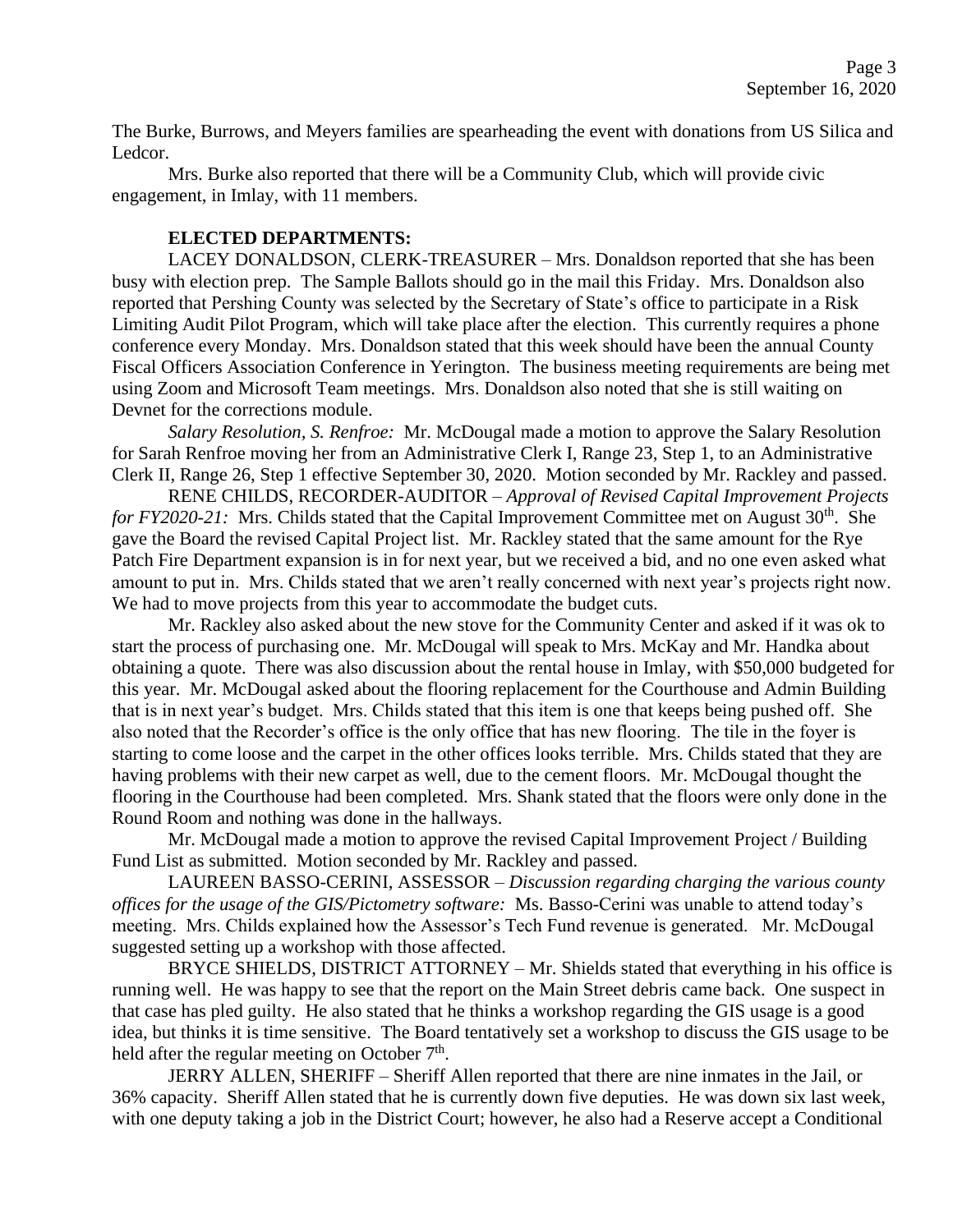Offer of Employment. They will be going to POST (Peace Officers Standards Training) in January if it is available. Sheriff Allen has five more potential candidates that will be doing the physical agility testing as well as a written test on September 24<sup>th</sup>. Sheriff Allen also noted that three of the five positions he is down, he can't do anything about. One is on Admin Leave and the other two are on medical leave, with one of those going on two years. Sheriff Allen stated that he has no pool to pull from when something like this happens. He doesn't currently have the man-power to continue assisting the City with their shortage. Mr. McDougal asked if the one medical that has been going on for so long is being overseen by the Department of Training and Rehabilitation (DTR). Sheriff Allen stated that it is Worker's Comp. Mr. McDougal asked at what point do we get relief from this? Sheriff Allen stated that the County has even expended extra money to get additional clarification from doctors and they are still getting push-back from Worker's Comp. Mr. Shields would like to talk about this more with the Sheriff after the meeting.

Sheriff Allen stated that they continue to have meetings with BLM (Bureau of Land Management) throughout the year regarding Burning Man. They still had several thousand people on the playa in August/September, even without the event.

Sheriff Allen also reported that he spoke with Mike Lambrick yesterday regarding the department's Federal Grants. Mr. Lambrick stated that due to audit issues with the Federal Government, they will not be able to start expending funds until January. This would affect the School Resource Officer and the Technology Grants.

Lastly, Sheriff Allen reported that the EOC (Emergency Operation Center) trailer was picked up yesterday and taken to Sierra Electronics for them to start installing the necessary equipment. The trailer was purchase with CARES Funding.

*Agreement to sign seven (7) month agreement to place a trailer at Candy Beach campground at a cost of \$375.00 per month plus electricity estimated at \$40 per month. This will be for Deputies coming from outside and inside the County to assist in covering shifts at the SO and PD:* Sheriff Allen explained that he will have to bring deputies from North and South County down to cover shifts. A trailer at Candy Beach would allow the deputies a space to rest after their shift.

Mr. McDougal made a motion to approve the signing of a seven month agreement to place a trailer at Candy Beach Camp as presented. Motion seconded by Mr. Rackley and passed.

*Purchase of a tow truck from Jim's Point S Tire Shop for agency usage:* Sheriff Allen stated that he is reluctant to make this request, but we are losing a very valuable resource for the community.

Mrs. Shank asked who would operate it and was concerned about the liability. Sheriff Allen stated that he is concerned about his officers having to wait at a scene for tow service. Mr. Shields stated that, regardless, they would have had to wait for service anyway. He was also concerned about the liability and the additional responsibilities placed on an already spread thin department. Pershing County shouldn't be in the towing business. Mrs. Childs also stated that there isn't funding in the budget.

**UPDATE ON PROGRESS OF SITE LOCATION, DESIGN, FUNDING, AMENITIES AND CONSTRUCTION OF FUTURE LAW ENFORCEMENT CENTER:** APPROVAL TO PURCHASE PARCEL #001-124-04, OWNED BY JADE RIVER GROUP, LLC IN THE AMOUNT OF \$45,000.00; APPROVAL TO REQUEST THE CITY OF LOVELOCK TO ABANDON 9TH STREET BETWEEN CORNELL AVENUE AND DARTMOUTH – Mr. Shields stated that he has been working with Jade River and last night he backed out; however, he called again during today's meeting and changed his mind. The owner would like to sell and have the County move his building to his new location. The County would be responsible for all closing costs. Mr. Shields is asking that the Board approve conditioned on Mr. Griffin acquiring the other property.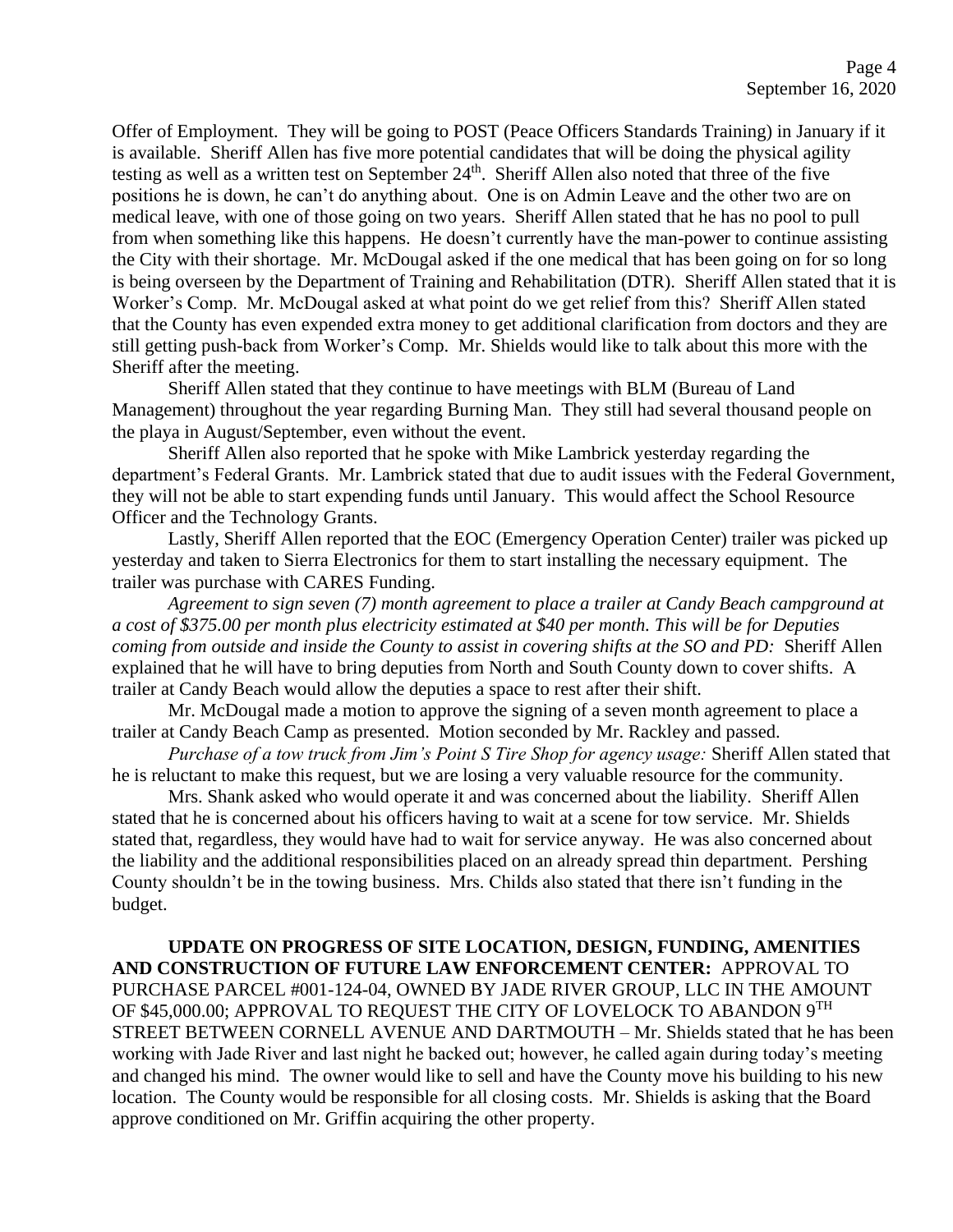Mr. McDougal made a motion to approve the purchase of parcel #001-124-04, owned by Jade River Group, LLC in the amount of \$45,000.00, to include the conditions described by the District Attorney. Motion seconded by Mr. Rackley and passed.

Mrs. Shank stated that the 10:00 a.m. agenda item has been cancelled.

Mr. Rackley made a motion to request the City of Lovelock to abandon 9<sup>th</sup> Street between Cornell Avenue and Dartmouth Avenue. Motion seconded by Mr. McDougal and passed.

Sheriff Allen asked what the Board's plan is for the Law Enforcement Center. Sheriff Allen doesn't feel this footprint allows for future expansion. Mr. McDougal stated that the current building can be modified for non-secure functions and the new structure can be built to accommodate a second story in the future.

**PROCLAMATIONS AND AWARDS:** CERTIFICATE OF APPRECIATION, JIM'S POINT S TIRE SHOP – There was no one present on behalf of Jim's Point S Tire Shop; however, the Board recognized the local business for all its years sponsoring the box ad in the Lovelock Review-Miner for school sports events and non-profit group fund raisers.

**GRASS VALLEY ADVISORY BOARD:** Sean Burke submitted a written report.

**BOARD APPOINTMENTS:** BIG MEADOW SOIL CONSERVATION DISTRICT – A letter was received from the Board asking that Steve Foster be reappointed. Mr. McDougal stated that he has spoken to Mr. Foster and he will be submitting a letter of interest on his own behalf as well.

Mr. McDougal made a motion to re-appoint Stephen Foster to the Big Meadow Soil Conservation District, pending receipt of his personal letter asking to be reappointed. Motion seconded by Mr. Rackley and passed.

**CEMETERY BOARD:** RE-APPROVAL OF THE SPATIAL GENERATIONS GPS SOFTWARE IN THE AMOUNT OF \$18,836.00 – Mr. Rackley made a motion to re-approve the purchase of the Spatial Generations GPS Software for the Cemetery Board in the amount of \$18,836.00. Motion seconded by Mr. McDougal and passed.

**2020 CENSUS:** APPROVAL TO SEND OUT POSTCARDS TO REMIND RESIDENTS TO COMPLETE THE 2020 CENSUS – Mrs. Shank gave the Board a mock-up postcard. She believes it can be sent for approximately \$1,000.00.

Mr. Abbott stated that he has a background in marketing materials and would be willing to help with the layout of the postcard if needed.

Mr. McDougal asked about budget. Mrs. Shank is going to ask if we can use CARES Funding, as there is a correlation between the lack of participation and the pandemic.

Mr. Rackley made a motion to approve sending out postcards to remind residents to complete the 2020 Census, subject to it being an allowable expenditure through our CARES funding. Motion seconded by Mr. McDougal and passed.

**DERBY FIELD AIRPORT:** APPROVAL OF AGREEMENT BETWEEN PERSHING COUNTY AND CUSTOM FENCE CO. FOR TERMINAL AREA FENCING AND GATE PROJECT, AIP NO. 3-32-011-017-2020 – Mr. Rackley made a motion to approve the agreement between Pershing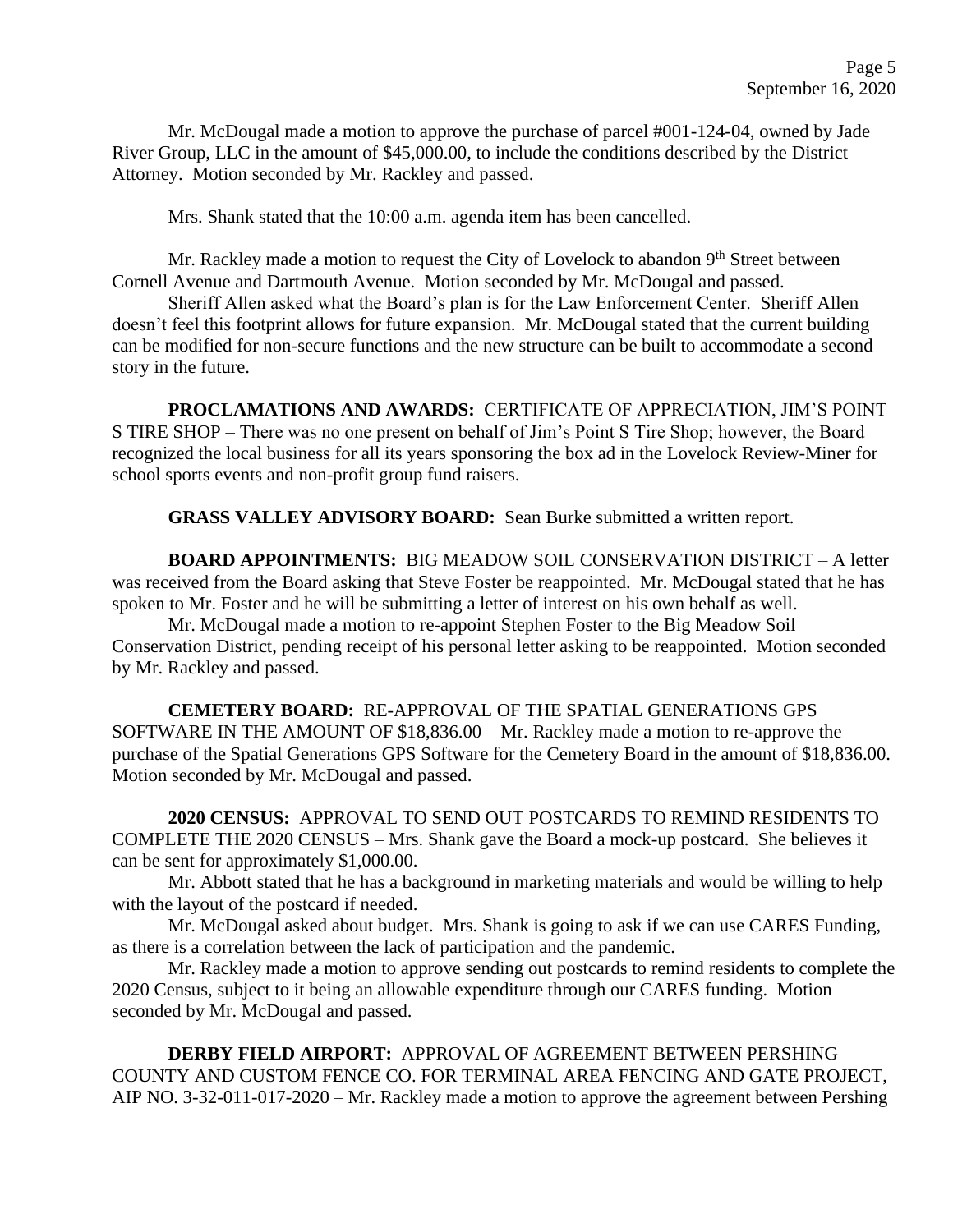County and Custom Fence Co. for the terminal area fencing and gate project, which will be paid for with grant funds. Motion seconded by Mr. McDougal and passed.

**FIRST READING OF ORDINANCE AMENDING CHAPTER 2.12 OF THE PERSHING COUNTY CODE TO REMOVE COMMUNITY CENTER ADVISORY AUTHORITY FROM THE ROLE AND RESPONSIBILITIES OF THE PERSHING COUNTY ECONOMIC DEVELOPMENT AUTHORITY (PCEDA); DECREASE MEMBERS OF THE PCEDA FROM 9 TO 7 MEMBERS AND OTHER MATTERS RELATING THERETO:** Mrs. Shank gave some history of the Community Center oversight. When she took office, the Community Center was a department overseen by one commissioner. As the same person was the Community Center Director and PCEDA (Pershing County Economic Development Authority) Director, the PCEDA Board also served as the Community Center Board. Mrs. Shank's only concern is maintaining consistency. It was noted that the Museum Board has not been approached about taking over the oversight of the Community Center.

Mr. McDougal introduced Bill #343 and read it by title as follows:

AN ORDINANCE AMENDING CHAPTER 2.12 OF THE PERSHING COUNTY CODE, WHICH CREATED AN ADVISORY BOARD TO THE COUNTY COMMISSIONERS KNOW AS THE PERSHING COUNTY ECONOMIC DEVELOPMENT AUTHORITY AND COMMUNITY CENTER ADVISORY BOARD.

**DISCUSSION TO ADD COMMUNITY CENTER ADVISORY AUTHORITY TO THE TOLE AND RESPONSIBILITY OF THE PERSHING COUNTY MUSEUM:** Mrs. Shank will discuss this with the Museum Board.

**RESOLUTION AUTHORIZING THE COMMUNITY CENTER DIRECTOR TO SUPERVISE THE DAY TO DAY ACTIVITIES OF THE COMMUNITY CENTER CUSTODIAL STAFF:** Mr. McDougal made a motion to adopt Resolution #20-0910, authorizing the Community Center Director to supervise the day to day activities of the Community Center custodial staff. Motion seconded by Mr. Rackley and passed unanimously.

Mrs. Shank left the meeting at 10:30 a.m. and Vice-Chair Rackley took over the meeting.

**PLANNING AND BUILDING DEPARTMENT / IMLAY WATER:** CONTINUED DISCUSSION REGARDING RAISING BUSINESS LICENSE FEES AND SEEKING AUTHORIZATION FROM THE NEVADA STATE DEPARTMENT OF TAXATION TO INCREASE THE FEES IN ACCORDANCE WITH NRS 354.5989 – There was no discussion on this item.

**REPORT FROM LEGAL COUNSEL:** Mr. Shields did not have anything additional to report.

**ADMINISTRATIVE ASSISTANT / HR REP:** Mrs. Wesner did not have anything to report.

**ITEMS FOR FUTURE AGENDAS:** The Board did not have anything new to report. The proposed increase to Business License fees will be on the next agenda.

**CORRESPONDENCE:** A letter was received from the Division of Water Resources.

**MATTERS OF THE BOARD FOR DISCUSSION, BOARD MEMBER REPORTS, BOARD LIAISON REPORTS:** Mr. McDougal stated that he attended the last Grass Valley Advisory